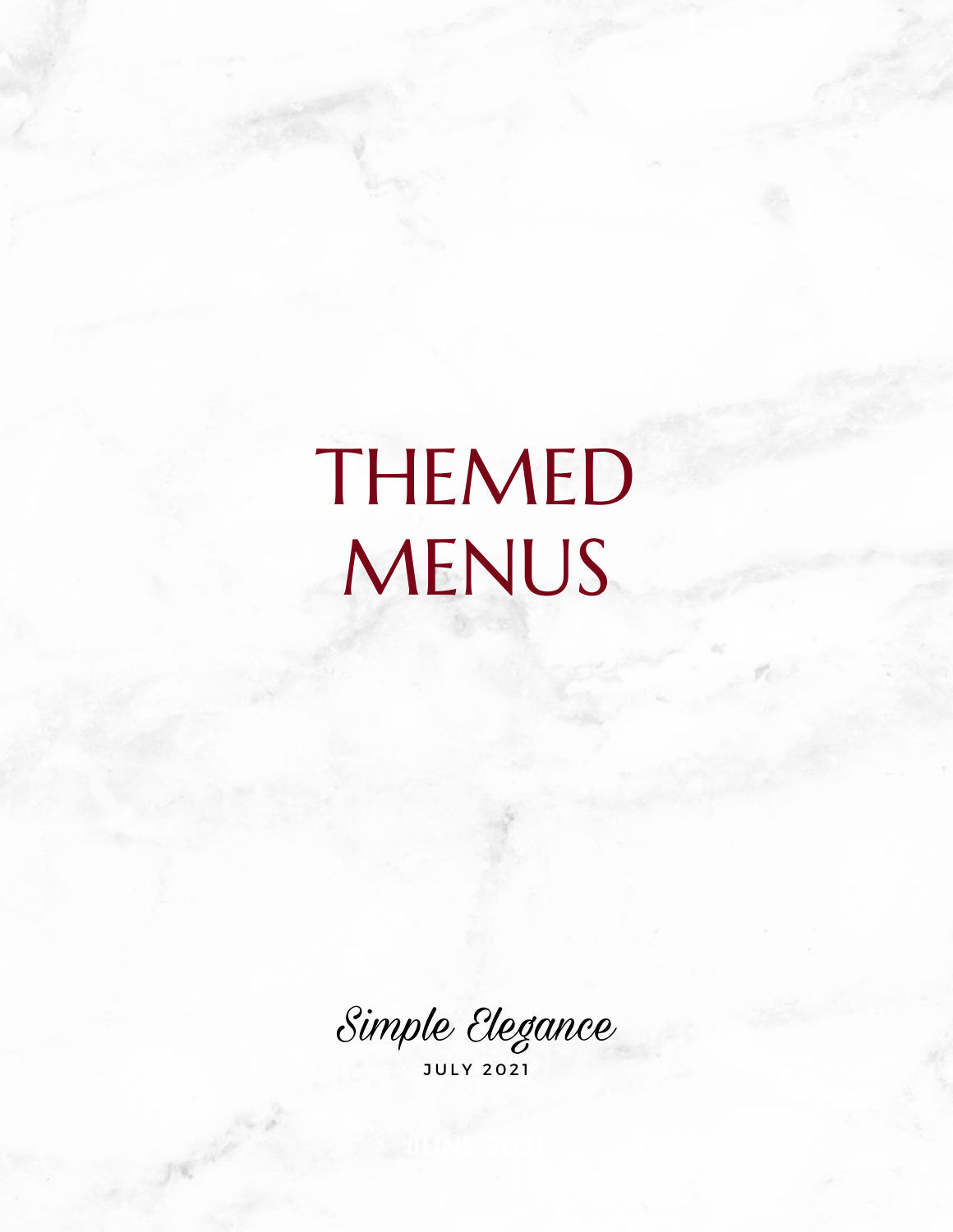

## Fresh & Hearty

Marinated Grilled Tri-Tip w/ Horseradish Aioli Sauce Chicken Piccata w/ Lemon Caper Sauce Garden Salad w/ Tomatoes, Cucumber, Croutons & Choice of Dressing Penne Pasta w/ Fresh Tomato Basil and Garlic Sauce Sprinkled w/ Parmesan Fresh Sauteed Vegetable Medley Bread and Butter 23

Great Grillin'

Grilled Beef Tri-Tip w/ BBQ Sauce Smoked Chicken Pieces Garden Salad w/ Tomatoes, Cucumber, Croutons & Choice of Dressing Macaroni and Cheese Buttery Corn off the Cobb Bread and Butter 23

Signature Buffet

Pan Seared Tenderloin Tips w/ Red Wine Mushroom Sauce Grilled Chicken Breast in a Sun-dried Tomato Cream Sauce Signature House Salad w/ Blue Cheese, Candied Walnuts, Cranberries, & Champagne Vinaigrette Green Beans w/ Roasted Shallot Butter Garlic Mashed Potatoes Bread and Butter

25

## Classic Buffet

Mediterranean Chicken w/ Artichokes, Sun-Dried Tomatoes, and Olives (GF) Marinated Grilled Tri-Tip w/ Bordelaise Sauce Caesar Salad w/ Freshly Grated Parmesan and Croutons Greek Pasta Salad Oven Roasted Rosemary Red Potatoes Fresh Sauteéd Vegetable Medley Bread and Butter 25

#### [WWW.SECATERING.COM](http://www.secatering.com/) | 925-718-8075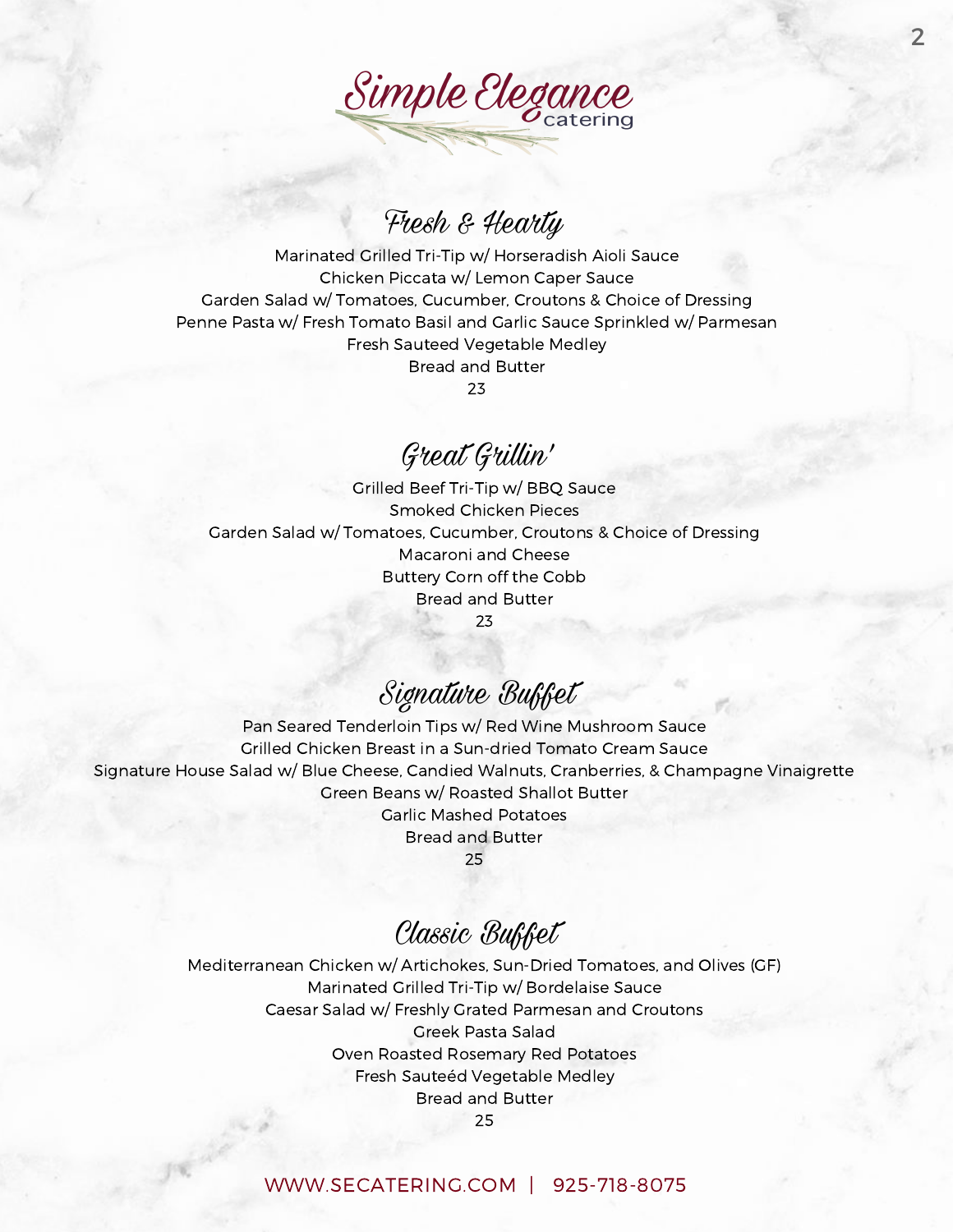

# Southwestern

Taco Salad w/ Southwestern Ranch Dressing Chicken Fajitas w/ Flour Tortillas Mexican Rice Cheese Quesadillas Chips and Salsa Garnish: Sour Cream, Salsa, and Shredded Cheese Combo Chicken and Beef Fajitas - add 2 Guacamole - add 2 20

## South of the Border

Taco Salad w/ Southwestern Ranch Dressing Chicken and/or Cheese Enchiladas Mexican Rice and Beans Chips and Salsa Guacamole - add 2 Sour Cream - add 1 19

# Street Taco Bar

Build your own Chicken Tacos Cole Slaw Cheese Quesadillas Fresh Corn Tortillas Mexican Rice Black Beans Garnish: Salsa, Cilantro, and White Onion Homemade Red and Green Salsas Guacamole - add 2 Sour Cream - add 1 19

## Hawaiian Luau

Pulled Pork Teriyaki Chicken w/ Caramelized Onions and Grilled Pineapple Citrus Salad w/ Mandarin Oranges, Red Onions, Toasted Almonds, & Cider Vinaigrette Fried Rice and Vegetable Stir Fry Fruit Salad Sweet Rolls w/ Butter 22

#### [WWW.SECATERING.COM](http://www.secatering.com/) | 925-718-8075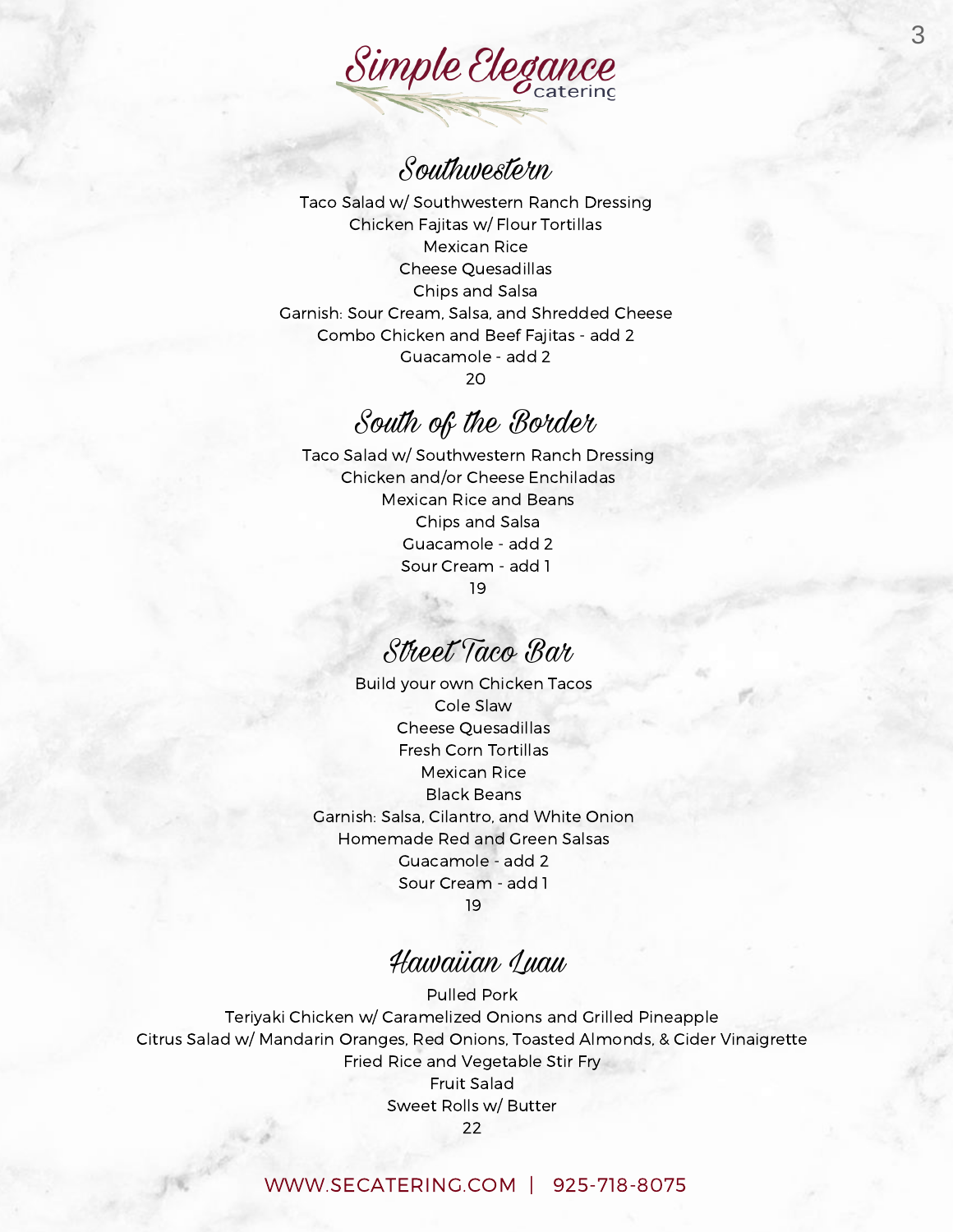

4

## Simple Pasta Bar

Garden Salad w/ Tomatoes, Cucumber, Croutons & Choice of Dressing Penne Pasta w/ Marinara and Alfredo Sauces Grilled Chicken **Meatballs** Fresh Grated Parmesan Cheese Fresh Sautéed Vegetable Medley Bread and Butter 18

## Vegetarian Delight

Pesto Cashew Cream Stuffed Eggplant (+) Kale and Shaved Brussels Sprout Salad w/ Parmesan and a Lemon Vinaigrette Grilled Vegetables Rice Pilaf Bread & Butter 18

Light Lunch

Orzo Salad w/ Roasted Red Peppers, Red Onions, Capers, Pine Nuts & Zucchini Spinach Salad w/ Pears, Pecans, and Goat Cheese Fresh Cut Fruit Salad Cucumber Bites w/ Creamy Herb Spread & Cherry Tomato Mini Croissant Sandwiches Mini Quiches Infused Water 19

Afternoon Tea Buffet

Assorted Teas Assorted Scones w/ Cream Cheese and Jam Tea Sandwiches Cucumber Bites w/ Creamy Herb Spread & Cherry Tomato (GF) Deviled Eggs Mini Quiches Assortment of Petit Fours, Fruit Tarts, and Mini Cupcakes

#### [WWW.SECATERING.COM](http://www.secatering.com/) | 925-718-8075